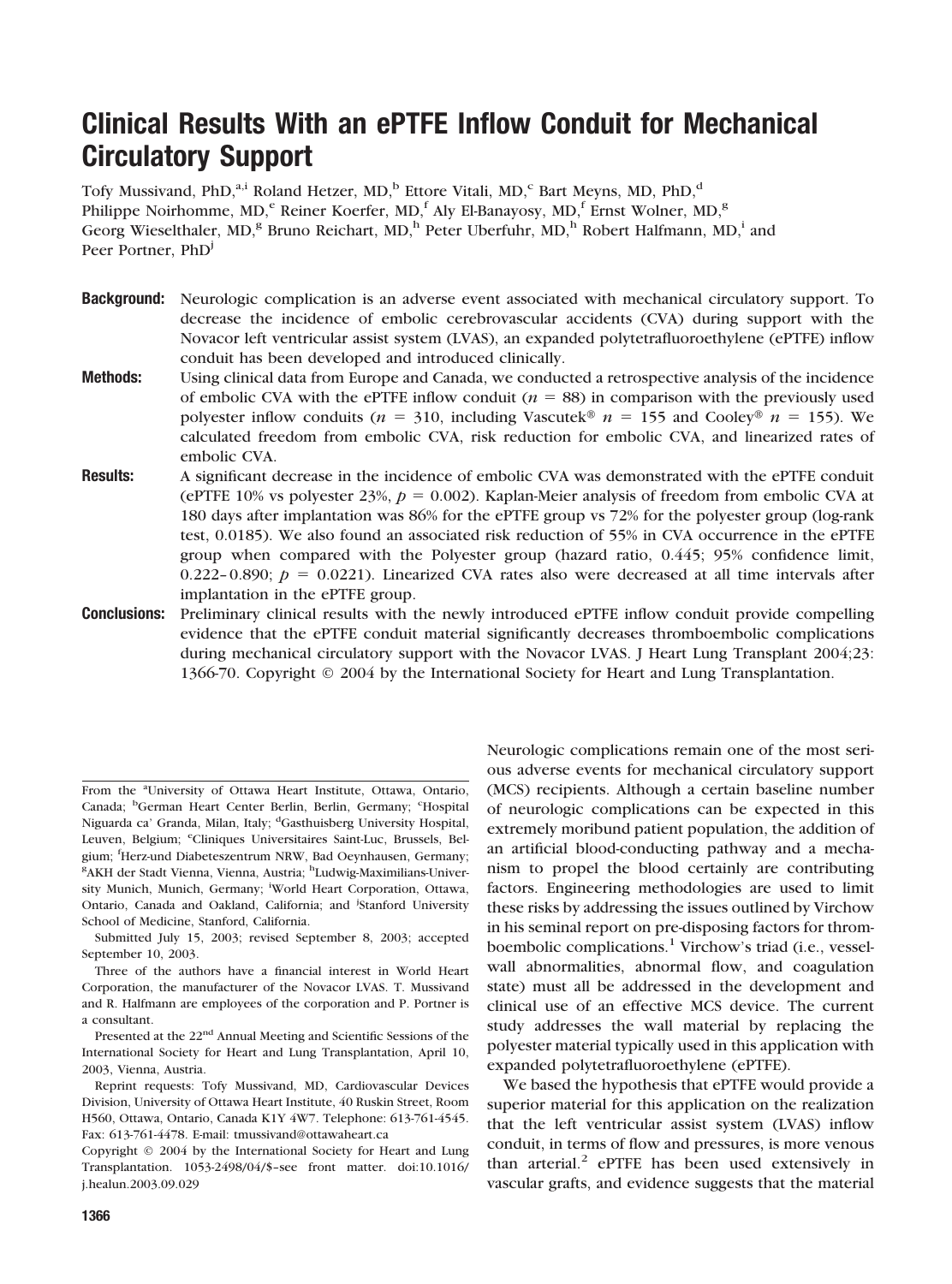is less thrombogenic, $3$  has less platelet activation, $4$  and has less complement activation.<sup>5</sup> All of these properties contribute to a decreased inflammatory process.<sup>6</sup> These potential benefits were investigated in Novacor LVAS studies with an ePTFE conduit in the ovine model (*n* 8, unpublished data, Oyer PE, et al. 1997-98). These studies demonstrated the elimination of a pseudoneointimal lining. These findings led to the clinical introduction of the ePTFE conduit in Europe and Canada that is reported here.

# **METHODS**

## **Device**

The device used in this study is the Novacor LVAS (World Heart Corporation; Ottawa, Canada, and Oakland, CA, USA), which is an implanted, electromechanically driven, dual pusher-plate pump that has been described previously[.7–9](#page-4-0)

#### **Inflow Conduits**

The Novacor LVAS was initially introduced with an inflow conduit constructed from a low-porosity polyester material (Cooley®, Meadox Medical; Oakland, NJ). Subsequently, in March 1998, an integrally supported, knitted-polyester inflow conduit (Vascutek®, Sulzer Vascutek Ltd; Renfrewshire, Scotland, UK) was introduced to address the mechanical and mural-flow shortcomings of the Cooley conduit.<sup>2</sup> Most recently, an inflow conduit constructed from ePTFE (Edwards Lifesciences; Irvine, CA) has been used clinically.

After the initial 52 implantations with the ePTFE inflow conduit, modifications were undertaken to enhance overall structural integrity and to improve sealing at the apical cannulation site, without changing the blood interface. Subsequent analysis of outcomes demonstrated no significant differences in embolic cerebral vascular accident (CVA) ( $p = 0.569$ ) between the initial and revised ePTFE configurations, and for the purpose of this analysis, we have grouped them together.

#### **Patients**

We retrospectively analyzed 398 patients. All patients had New York Heart Association (NYHA) Class IV heart failure. The Polyester group consisted of 310 patients who underwent implantation with the Novacor LVAS with a polyester inflow conduit (155 with the Cooley<sup>®</sup> inflow conduit implanted between May 1995 and November 1998, and 155 with the Vascutek $\mathbb{R}$  inflow conduit implanted between March 1998 and July 2000). The ePTFE group consisted of 88 patients, including all patients who underwent implantation with the ePTFE inflow conduit in Europe and Canada between April 2000 and January 2003. The ePTFE implantations were conducted at 25 centers (see Appendix I for contributing centers and investigators).

|  |  |  |  |  |  | Table 1. Differences in Baseline Patient Characteristics by Group |  |  |
|--|--|--|--|--|--|-------------------------------------------------------------------|--|--|
|--|--|--|--|--|--|-------------------------------------------------------------------|--|--|

|                             | Polyester             | ePTFE      |                     |
|-----------------------------|-----------------------|------------|---------------------|
|                             | group                 | group      |                     |
|                             | $(n = 310)$           | $(n = 88)$ | Significance        |
| Mean age (years)            | 47 (16-75) 51 (14-68) |            | 0.0114 <sup>†</sup> |
| Cause                       |                       |            |                     |
| Cardiomyopathy              | 67%                   | 60%        |                     |
| Ischemic                    | 25%                   | 36%        | $0.0019*$           |
| Acute myocardial infarction | 4%                    | 4%         |                     |
| Other                       | 4%                    |            |                     |

\*Fisher's exact test. † Student's *t*-test.

ePTFE, expanded polytetrafluoroethylene.

Table 1 shows patient characteristics for both groups. We noted 2 significant differences between the 2 groups: 1) slightly older patients in the ePTFE group and 2) a greater proportion of patients with ischemia in the ePTFE group.

#### **Data Analysis**

We conducted statistical analyses using the SAS System (SAS for Windows Version V.8e, SAS; Cary, NC). We used the Student's *t*-test and the Fisher's exact test to compare baseline characteristics and overall incidence of embolic CVA. We used the Poisson regression rate ratio to compare the linearized rate of embolic CVA. Kaplan-Meier and log-rank statistics were used to compare freedom from embolic CVA. Cox proportional rate determined the decrease in risk for embolic CVA. We used Kaplan-Meier analysis of freedom from embolic CVA to calculate risk up to 180 days, because previous reports had documented that the greatest risk for embolic CVA occurs within the first 30 days and that 97% of embolic CVAs occur within 180 days after implantation.<sup>2</sup>

We defined an embolic CVA as a cerebral deficit that was sudden in onset, clinically relevant, and persisted for  $>$ 24 hours.<sup>2</sup> The embolic origin of the deficit was confirmed by conventional diagnostic methods or at autopsy.

## **RESULTS**

We noted a significant improvement in freedom from embolic CVA in the ePTFE group using the Kaplan-Meier analysis [\(Figure 1\)](#page-2-0). We found a 55% decrease in the risk of embolic CVA in the group that received the ePTFE inflow conduit compared with the Polyester group, using the Cox proportional ratio method (hazard ratio, 0.445; 95% confidence limit,  $0.222 - 0.890$ ;  $p = 0.022$ ).

We also found a significant difference  $(p = 0.002)$ in the overall incidence of embolic CVA between the ePTFE group with 9 events in 88 implants (10%) and the Polyester group with 73 events in 310 implants (24%). We also conducted ad hoc review of each of the events in the ePTFE group. Each of the clinical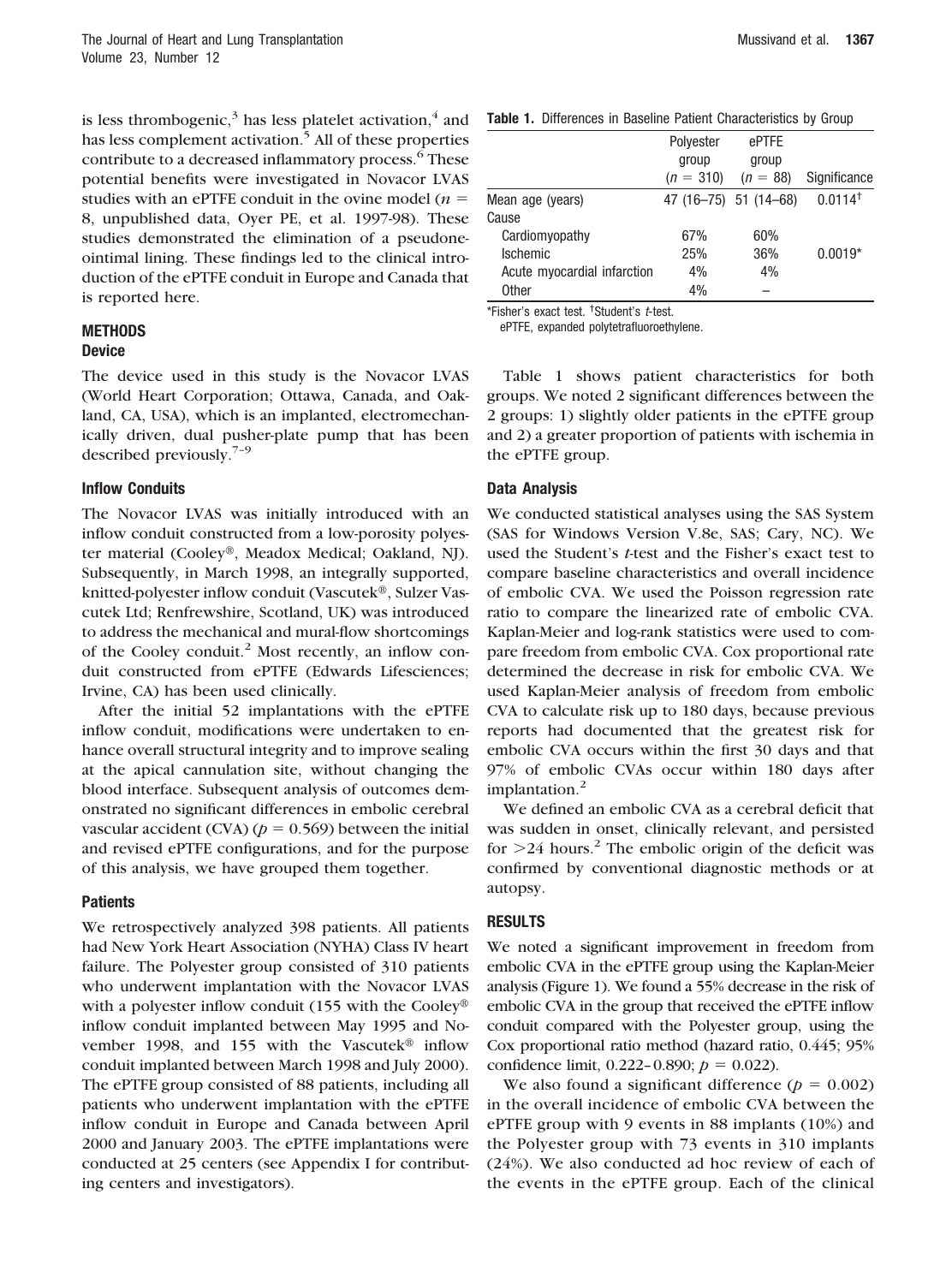<span id="page-2-0"></span>

**Figure 1.** Kaplan-Meier analysis of freedom from embolic CVA in the ePTFE and Polyester inflow-conduit groups. CVA, cerebral vascular accident; ePTFE, expanded polytetrafluoroethylene.

teams were asked whether detailed examination of patient records provided any specific clinical issues that may have been primarily responsible for the events. Based on this review, investigators identified 2 of the 9 events in the ePTFE group as non– devicerelated. One patient had a previous history of peripheral thromboembolism and 1 had left ventricular thrombus at the time of initial LVAS implantation. Excluding these events would result in a devicerelated incidence of embolic CVA with the ePTFE inflow conduit of 7.9%.

Because of the recent availability of the ePTFE inflow conduit and a larger proportion of the ePTFE implants currently being used, we noted a significant difference in the mean support time between the 2 groups: 120 days (0 –921 days) for the ePTFE group vs 210 days (0 –1796 days) for the Polyester group. However, as previously noted, the clinical experience to date clearly has established the first 30 days of support as the period of greatest risk for embolic CVA, with a subsequent temporally diminishing risk.<sup>[2,8,10](#page-4-0)</sup> However, to confirm that the difference in mean support times between groups in this analysis did not skew the results, we also calculated linearized rates (events/patient-month) (Table 2). Again, we noted a significant decrease in embolic CVA for the



**Figure 2.** Comparison of linearized rates (events per patient-month) for embolic CVA between the polyester and ePTFE inflow-conduit groups at specific time intervals after implantation. CVA, cerebral vascular accident; ePTFE, expanded polytetrafluoroethylene.

ePTFE group, with a linearized rate of 0.025 events/ patient-month vs 0.034 events/patient-month for the Polyester group (rate ratio, 0.76). Assessing the linearized rate for non– device-related events further decreased the rate to 0.019 events/patient-month (rate ratio, 0.59). In addition, if we separate the linearized rates into specific time intervals after implantation (i.e., first 30 days, 30 –90 days, etc.) as shown in Figure 2, the difference between the 2 groups is even more pronounced. With this approach a 50% decrease in the linearized embolic CVA rate is observed between the groups during the greatest risk period of the first 30 days, which is consistent with the 55% risk reduction determined by the Cox proportional ratio. Furthermore, we observed a decrease in the embolic CVA rate for the ePTFE conduit at all time intervals after implantation.

Finally, to assess differences between each of the different conduit models, we performed a Kaplan-Meier analysis [\(Figure 3\)](#page-3-0) and calculated linearized rates [\(Figure 4\)](#page-3-0). As previously noted, we found a significant difference between the ePTFE conduits and Polyester conduits ( $p = 0.018$ ). In addition, we noted significant differences between the ePTFE conduit and the

|                                        | Polyester group<br>$(n = 310)$ | ePTFE group<br>$(n = 88)$ | ePTFE group<br>excluding non-<br>device-related<br>events* $(n = 88)$ |
|----------------------------------------|--------------------------------|---------------------------|-----------------------------------------------------------------------|
| Number of events (embolic CVA)         | 73                             | 9                         |                                                                       |
| Support time                           |                                |                           |                                                                       |
| Mean, range (days)                     | 210 (0-1796)                   | $120(0-921)$              | 120 (0-921)                                                           |
| Total time (months)                    | 2178                           | 354                       | 354                                                                   |
| Linearized rate (events/pt-month)      | 0.034                          | 0.025                     | 0.019                                                                 |
| Poisson regression rate ratio (95% CL) |                                | $0.76$ $(0.38 - 1.52)$    | $0.59(0.27 - 1.28)$                                                   |

**Table 2.** Incidence and Linearized Rates of Embolic CVA by Group

\*As identified by the clinical teams.

CL, confidence level; CVA, cerebral vascular accident; ePTFE, expanded polytetrafluoroethylene.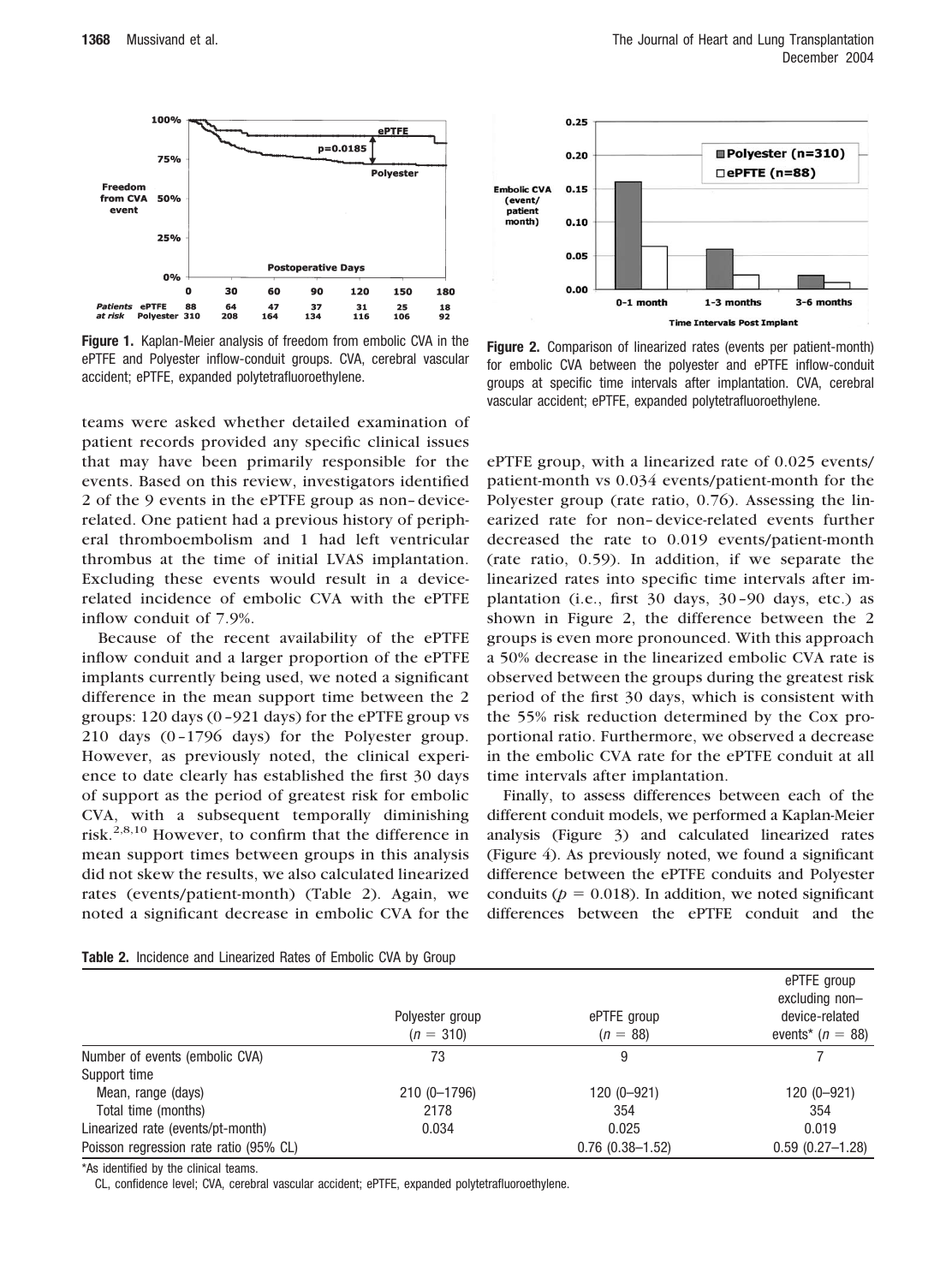<span id="page-3-0"></span>

**Figure 3.** Kaplan-Meier analysis of freedom from embolic CVA for each of the conduit models (Cooley®, Vascutek®, and ePTFE groups). CVA, cerebral vascular accident; ePTFE, expanded polytetrafluoroethylene.

Cooley<sup>®</sup> conduit ( $p = 0.001$ ), and between the Vascutek<sup>®</sup> conduit and the Cooley<sup>®</sup> conduit ( $p = 0.012$ ). These results also clearly show the progression of improvement with each of the subsequent conduit models introduced into clinical use.

#### **DISCUSSION**

There are several limitations to the results reported, as outlined below. However, because of the impact of embolic CVA on the patient's quality of life and because of the strength of the results, we deemed early publication to be in the best interest of clinicians and recipients, prompting release of these preliminary results.

The following issues are potential limitations to the analysis; however, because of the small number of events, meaningful sub-analysis of each of these issues is not possible at this time:

- 1. The anti-coagulation regimen varies widely between individual centers and clinicians.
- 2. Differences exist in conduit length. The Vascutek and ePTFE conduits are available in 2 lengths (6 cm and 9 cm), and the Cooley® conduit originally was



**Figure 4.** Comparison of linearized rates (events per patient-month) for embolic CVA between each of the conduit models (Cooley®, Vascutek®, and ePTFE groups) at specific time intervals after implantation. CVA, cerebral vascular accident; ePTFE, expanded polytetrafluoroethylene.

available in 3 lengths, of which the 9-cm conduit was used in all but 1 center. Although the majority of ePTFE and Vascutek<sup>®</sup> implantations are performed with the shorter model, some centers use the longer conduit in larger patients. Again this is an area of much intercenter variability. A previous study, however, found no significant differences between Vascutek $\mathcal P$  conduit lengths in the incidence of embolic CVA.<sup>2</sup>

- 3. Modifications were made to the ePTFE conduit after the first 52 implantations as previously noted, which could have affected the results. However, the blood pathway was unchanged between these 2 models, and we noted no significant differences in terms of embolic CVA ( $p = 0.569$ ).
- 4. The ePTFE group had a smaller sample size and shorter support duration, as previously noted. These factors are related directly to the recent use of this conduit.

The results with ePTFE inflow conduit use in the Novacor LVAS support the hypothesis that the venous nature of the inflow conduit benefits from using a material proven in venous applications. The breadth of these results includes decreases in risk, incidence, and linearized rates at all periods after implantation. Furthermore, the data set consisted of all implantations to date in Europe and Canada, and we noted no special limitations placed on conduit use, which suggests that the results should translate well into even more widespread application.

As noted by Pasque and Rogers, $11$  it is impossible to directly compare published embolic rates among various devices because of differences in adverse event definitions, vagaries of reporting, and marketing influence. However, it is clear that use of the ePTFE conduit in the Novacor LVAS now has decreased the embolic CVA rate to rates similar to those reported in comparable cohort studies with other available devices, $12-15$ perhaps approaching the baseline event rate expected in this severely ill patient population while receiving circulatory support.

The new ePTFE conduit, with its decreased embolic complication rate, adds to the already established clinical long-term reliability and durability of the Novacor LVAS. $9,16$  These characteristics make the system an ideal candidate for the rapidly evolving destination therapy application in which device longevity and reliability is crucial to the recipients' quality and quantity of life.

#### **REFERENCES**

1. Virchow R. Phlogose und thrombose im gefäßsystem. In: Virchow R, ed. Gesammelte abhandlungen zur wissen